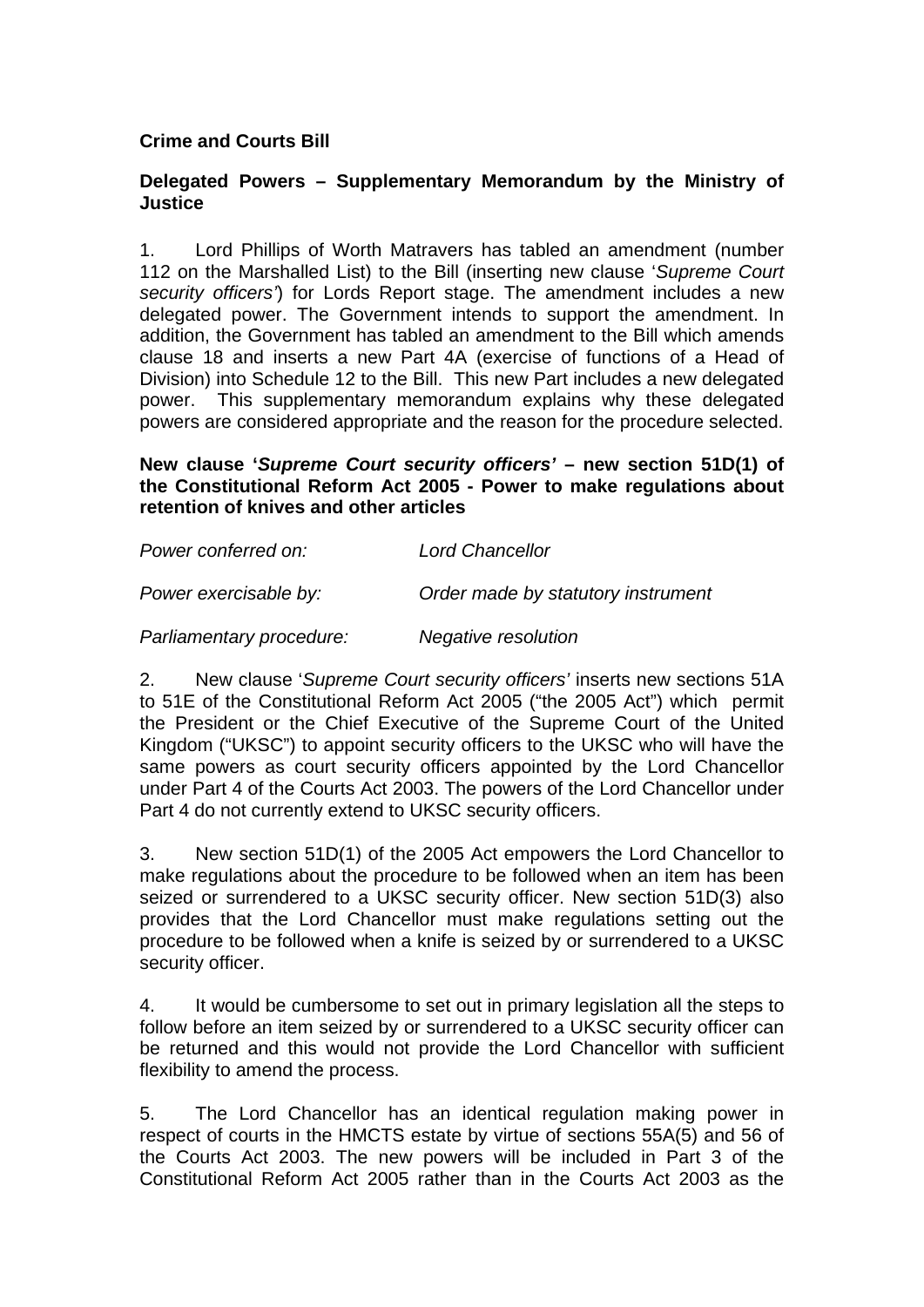powers in the Courts Act 2003 only exist in England and Wales whereas the proposed amendment will apply to the UK in light of the jurisdiction of the UKSC.

6. As is the case for regulations under section 55A(5) or 56 of the Courts Act 2003, regulations under the new clause will be subject to the negative resolution procedure. This is provided for by section 144(6) of the Constitutional Reform Act 2005. Parliament will have approved the principle that UKSC security officers can seize items that may jeopardise the maintenance of order in the UKSC or put the safety of any person in the UKSC at risk. Given the delegated power relates to the return of items and that an identical power is currently provided for under the negative resolution procedure, it is considered that the negative resolution procedure provides the appropriate level of Parliamentary scrutiny.

**New paragraph 76E of Schedule 12 to the Bill – Power to make an order to amend the list of relevant functions of a Head of Division which may be exercised by another judge due to incapacity or a vacancy in one of the offices of Head of Division.**

| Power conferred on:      | <b>Lord Chancellor</b>             |
|--------------------------|------------------------------------|
| Power exercisable by:    | Order made by statutory instrument |
| Parliamentary procedure: | Affirmative resolution             |

7. Amended clause 18 and new Part 4A of Schedule 12 to the Bill provide that where a Head of Division is incapacitated or the office is vacant, the Lord Chief Justice may, with the agreement of the Lord Chancellor, appoint a judge of the Senior Courts to exercise such relevant functions of the Head of Division as the Lord Chief Justice and Lord Chancellor consider appropriate.

8. The Heads of Division are the Master of the Rolls, the President of the Queen's Bench Division, the President of the Family Division and the Chancellor of the High Court.

9. New paragraph 76D of Schedule 12 defines "relevant functions" by reference to a list of functions established by different legislation.

10. New paragraph 76E provides that the Lord Chancellor may by order amend that list of relevant functions either to add, remove or vary an entry. It would be cumbersome to have to amend this list by primary legislation should it become necessary to increase the number of functions which need to be capable of being delegated by the Lord Chief Justice for the purposes of the administration of justice should a Head of Division become incapacitated or the office become vacant. Alternatively it may be decided that some functions should no longer be capable of being delegated. Such an order-making power therefore affords some flexibility to respond quickly should the need arise. However, it will be subject to the affirmative resolution procedure which the Government considers appropriate given the importance of the statutory